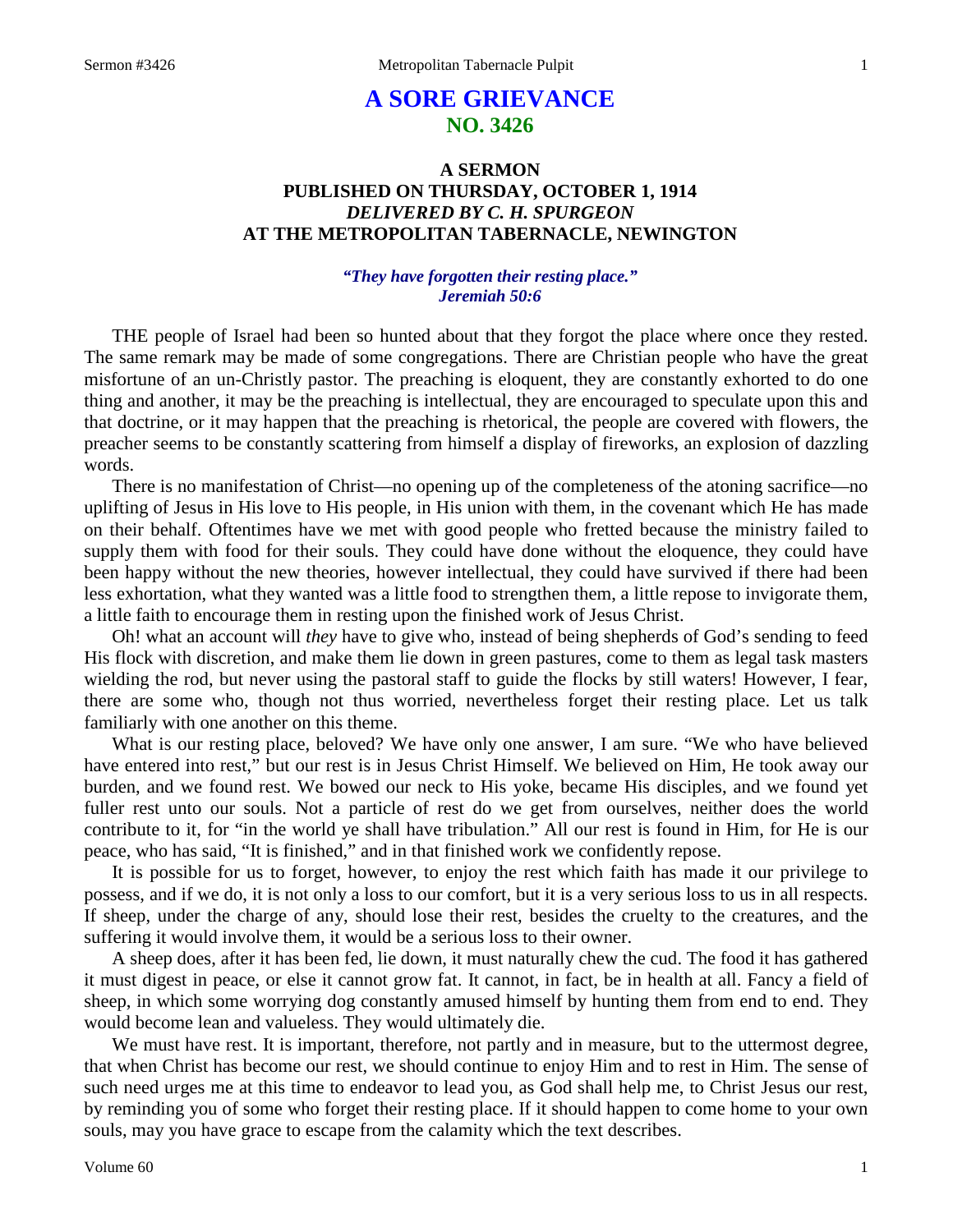Three things, here is first, *a sin of which to be convinced,* secondly, *the cause of it to be sought out,* and thirdly, *the cure of it to be brought about*. "They have forgotten their resting place."

**I.** THIS IS TO BE ACCOUNTED A SIN FOR MANY REASONS.

Let us recollect how dearly *our resting place was purchased for us*. To give your soul rest, my brother, Jesus Christ gave up His rest, and more, His heaven, His throne, His honor, His life. No rest could there ever have been for you, a wandering sheep, if the Shepherd had not given up Himself as a ransom for the flock. Did it cost Him Gethsemane's bloody sweat? did it cost Him Calvary's wounds and death? and did you receive it and yet forget it?

Have not you often thought that, whatever else might have passed away from your mind, never could the thought of that dying love depart? Yet it has faded on the tablet of your heart, for you have forgotten the priceless boon which that dying love has procured for you. Oh! chide yourself, that Immanuel's purchase should be lightly esteemed, that He, your rest, should ever slip away from your thought.

Remember, too, *how graciously that rest was given to you*. My own remembrances may help yours. I remember well—and did I live to twice the age of Methuselah, I never could forget—the time of my wearisome bondage under the law and under the slavery of sin. Oh! what I would have given then to have had rest, to have had my sins pardoned. I dare to say, I think a thousand deaths would have been cheaply endured by me, if I might have escaped the wrath to come.

My burdened soul chose strangling rather than life, because my life had become weariness, and even like unto wormwood and gall had the cup of life been embittered. But as in a moment, rest came to my soul by a glance at that crucified Savior. An act of simple faith exercised upon Christ's atonement brought me perfect rest. And shall I forget my resting place?

I am sure, if some spirit prophetic of the future could have whispered in my ear at the time of my conversion, "You will forget your resting place," I would quickly have answered, with Hazael, to the prophet, "Is thy servant a dog, that he should do this thing?" and I might have said, "Is thy servant a devil, that he should ever think of doing such a thing?" "Love so amazing, so divine"—shall this be cast behind my back?

A gift so precious, brought to me when I deserved it not, and just when I most required it, shall it ever be lightly esteemed or carelessly neglected? Oh! memory, let fall what you may, but retain, as with an iron grasp, the recollection of that blessed day in which my soul found her resting place.

Beloved, there are other reasons to make this forgetfulness of ours greatly sinful. Forsooth *how sweetly we have enjoyed that rest since then!* It was not one day a honeymoon, and then ever afterwards Christ and our souls strangers—oh! no, I speak to some of you who have had many high days and holidays since the time of your conversion, you have feasted upon dying love. That banqueting house of Solomon's Song is a place well known to you, the banner of love that waved over the spouse of old, its silken folds have waved over you also. 'Twas but the other night when some of us were together in prayer and communion with Christ, and we could not help singing—

> *"My willing soul would stay In such a frame as this, And sit and sing herself away To everlasting bliss."*

Could we have such enjoyments and yet forget them! Such rest in the resting place, and yet make light of it! Such peace of God that passeth all understanding, and yet be listless about it! Wretch that I am to wander thus in search of vain delights, to leave the flowing fountain for the broken cisterns, which, if they had been whole, had been but stagnant reservoirs unworthy to be compared to the clear living stream that bursts from the fountain of fellowship with Christ. Let every sweet season of past spiritual enjoyment gently rebuke you, beloved, if you do at all forget your resting place.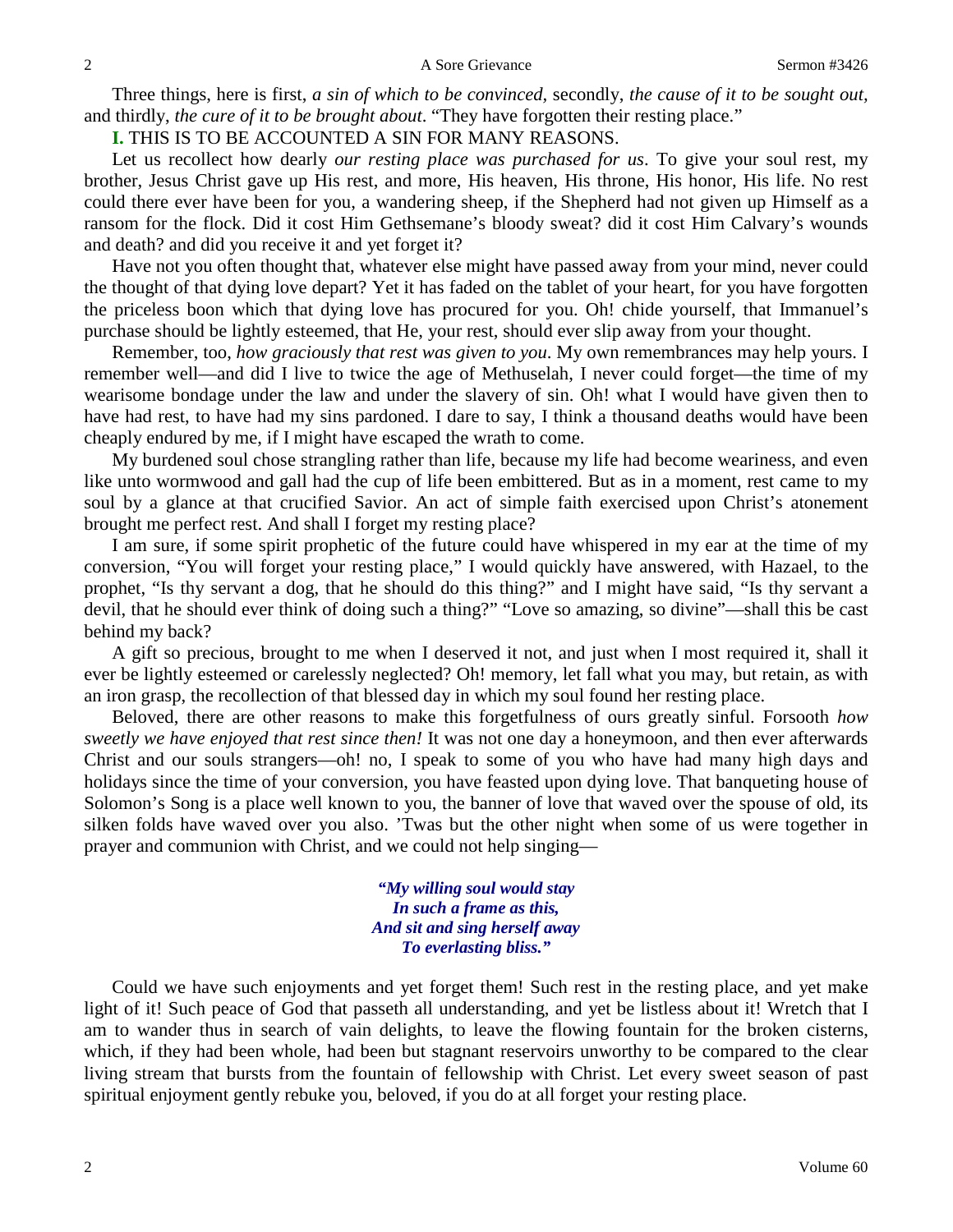#### Sermon #3426 A Sore Grievance 3

Further, does it not seem strange and marvelous that any of us should forget our resting place, when *we so greatly need it?* Oh! I think I speak for the most of you, when I say it is a weary world after all the mercy that God has made to pass before us, it is a weary, weary world. Solomon, with all his wealth, with all the accessories of pleasure, with all the tastes to enjoy them, deliberately said, "Vanity of vanities; all is vanity." And I am sure it is easy amidst pains and toils, blunders and disappointments, for many of us to utter the same lament.

When afflicted in body, distressed with severe labor, or reduced to poverty, we might as well try to find rest on the sea, or on a bed of thorns, or on a bed of flames, as find rest in the things of this world. What weariness of the flesh, what vexation of spirit we endure! Oh! then, why is it we forget our resting place?

Men, jaded and faint with the fag and drudgery of labor, are glad to throw themselves upon the bed and fall to sleep, and you that have much toil and travail under the sun, will you forget that couch that Christ has brought you, upon which your spirits may take delicious repose? With such need for rest, and such a rest so sweetly proven to be restful in the past, 'tis strange, 'tis passing strange, 'tis wonderful that we should ere forget our resting place.

Since *our resting place is so suitable to us*, it becomes the more strange that we should forget it. Suitable for a sinner is a finished salvation, suitable for a warrior is the great shield that covers his head in the day of battle, suitable for a fugitive is that castle and high tower of our defense, which is found in Christ, the Lord's Anointed. "The coney goes to her place in the rock, and the stork hath her nest among the fir trees." Oh! you children of God, you have a resting place suitable to your nature, how is it you can forget it?

Touch upon the things of nature, how they chide you! Bring to your remembrance the birds of the air, the beasts of the forest, the dumb driven cattle accustomed to the yoke, and let them chide you, for they forget not their resting place. Carried away to the city the other day the dove was taken from its cage, and they let it loose, fastening to it a message. It mounted aloft, it whirled round a while that it might see where it was. It was far, far away from the dovecot, it was found hundreds of miles away, but whither did it fly?

Swift as an arrow from the bow, it sought its resting place with infallibility of affection, it found its nearest way to the cot where it had been reared, and brought its message safely there. Will you let the pigeon outstrip you in affection for your resting place? Look at the swift-winged dove and be ashamed.

And even the dog which you despise, taken away from its master, carried many miles away, in darkness too, so that it might not know its way, has been known to swim rivers, cross byways it could not have known, and there it is found barking for admission at its master's door, oh! so happy when it heard its master's voice again. It could not rest elsewhere.

Oh! my heart, are you more doggish than a dog? Do you forget your Lord when dogs remember well their masters? Let us learn even from these creatures, I say, and henceforth let us not forget our resting place. As all ingratitude is base, this sin cannot be light or venial.

Now, let us ask—

**II.** WHAT IS THE CAUSE OF THE FORGETFULNESS which we sometimes have of Jesus Christ—our heart's dear rest?

How frequently it arises from *neglect of thought,* a culpable remissness! So busy, up in the morning, at it, the whirl, the noise, and clatter of business in the ear—always in the ear, every nerve on the strain, right on till one falls asleep through sheer exhaustion! Oh! our times are hard for deep piety, they are hard and trying times for souls that would walk near to Christ. I know more grace can match the evil of the times, but still, our Puritan forefathers, with their quiet lives, calm and undistracted, with the time they could have for studying the Word, and for private prayer—no wonder they outstripped us!

I am afraid some Christians neglect the reading of the Word of God, almost as a rule forget it. You don't get your daily text, you don't get your meditation. Ah! souls, if a thing never comes across the mind, it is not remarkable that you should forget it. If any of you are going on a journey, you don't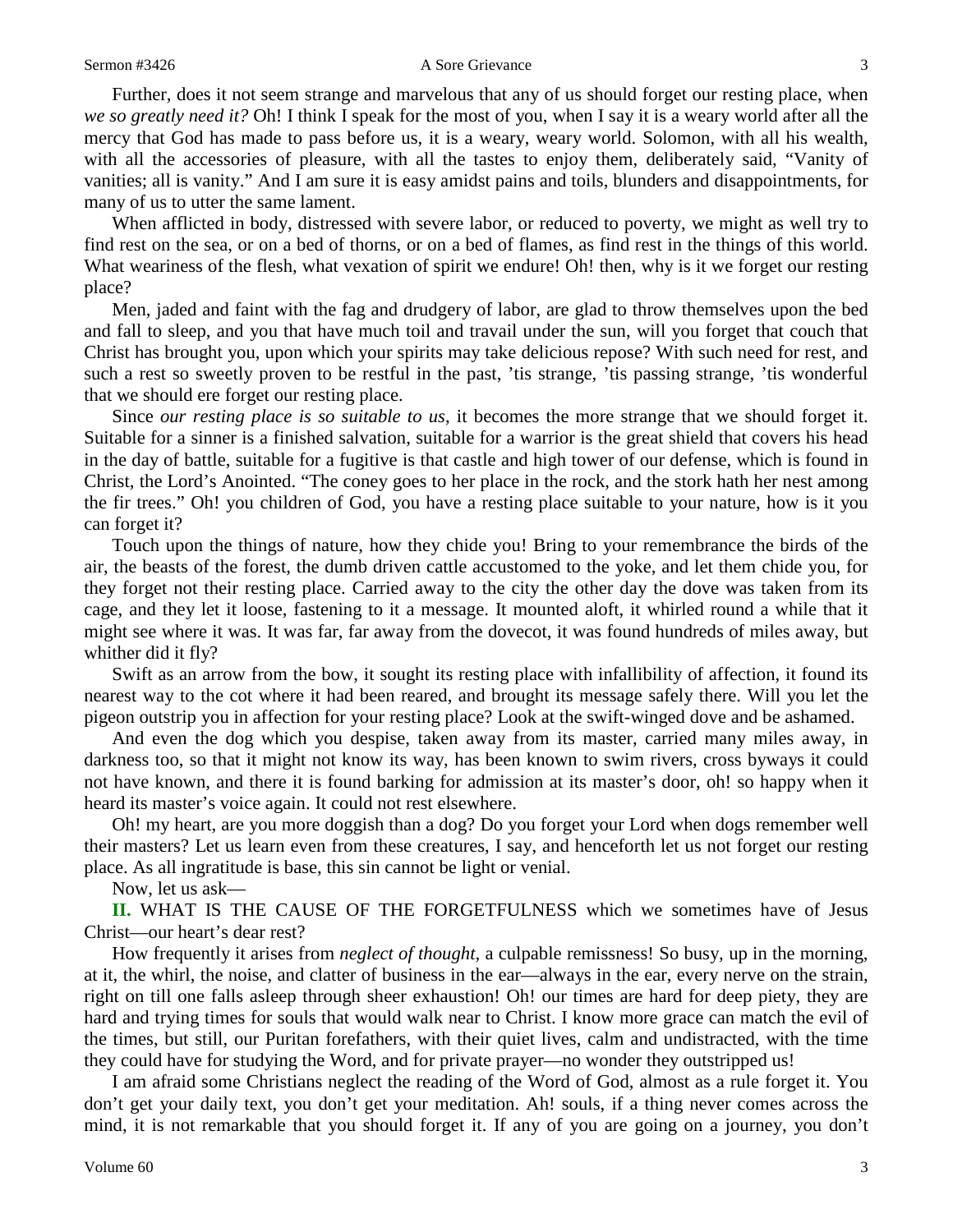forget your wives, no, they come often across your thoughts, you may forget some stranger whom you saw but once, you may never think of him again. Were the mind more occupied with Christ, there would be less likelihood of our forgetting Him!

You know, when the photographer takes a likeness, if he does it rapidly, it may be that, by and by, it will fade. If they want to take a picture that shall be definite, fixed, and permanent, they let the sensitive plate continue long exposed to the view that there may be a good, thoroughly well-fixed impression. I would that my soul had many opportunities of being like a sensitive plate fixed right in front of Jesus to take His portrait thoroughly, to have it so upon my soul that it could never fade away.

Oh! to have much more communion with Christ, to contemplate Him with a steady gaze and undistracted attention is the way to overcome our present forgetfulness. This is a flimsy age—a superficial age. It has its waves of religious excitement, but they are all on the surface. We have not many of those great ground-swell waves where the ocean of manhood seems to heave up from the very bottom. These are the waves that work wonders for men and glorify God. May we have many such in our own souls.

Another reason why we forget our Savior is *our tendency to self-sufficiency*. A poor man, who has nothing of his own, and who lives day by day a pensioner upon some rich man's bounty, cannot forget the man who helps him, because if he should forget him this morning, he will be sure to recollect him tomorrow morning when he wants bread, and he who receives his money weekly might forget his friend on the Tuesday, but he will recollect him again on the Saturday, when he must needs go to him again.

If we were always sensible as we should be of our absolute dependence on Christ for everything, and going to Him for all, there would be no fear of our memories failing us, but we very soon set up a little independency of our own—poor worms as we are—as a brother said in prayer the other night, "Dust heaps," that is all we are the very best of us, poor "dust heaps." We imagine we are kingdoms, and we talk such great things, and think such big things about our experience and our wisdom!

Oh! away with it all! We might well not see the sun when we eclipse him with our self-sufficiency. You poor beggarly worm, naked, poor, and miserable, I counsel you to buy of Christ gold tried in the fire, that you may be rich, and white raiment that you may be clothed, and go to Him again, leaving your self-sufficiency behind you.

*With others it is worldliness* that keeps them from remembering their dear Savior. They forget their resting place because they are so worldly, grasping after so much. Enough is not enough to them, they must have more. The early rising and the sitting up late are right enough for industry, but wrong enough for avarice, these are the things that keep the soul from Christ—the getting money rightly if you can, but, anyhow, the getting money. A man cannot live for this, and yet abide in Christ, when the heart gets the world into it, it does eat as does a canker. If you will have the world, you shall have it, but you shall not have Christ.

Oh! can you make an exchange of Christ for such poor stuff, for such heavy clay? Keep all the world outside your heart. If you keep all the sea outside the ship, it cannot sink. Is the world inside your heart? And a little water there will prove a leak that will sink your vessel—beware of worldliness. Those of you can be worldly that are poor, as well as those that are rich. You may have cares that worry and devour, and keep you from your Savior. Strive against these, be not cankered with this canker. Love not the world, or you cannot walk with Jesus, lay your cares on Him who cares for you, and you will come back to your resting place.

I fear that some Christians forget their resting place *through idolatry*. "Idolatry?" say you. "We are not idolaters, we are not even as the Romanists are that will worship their crucifixes or their relics." No idolatry? No idolatry? Was not that idolatry this afternoon with that boy of yours? Ah! what a boy! Your heart all but adores him, and if he were taken from you, you would feel you could not forgive God.

Not idolatry? The other day, when you looked upon your fair estate, and all the comforts of life with which God had surrounded you, did not you feel your heart go after these things? Not idolatry? "Little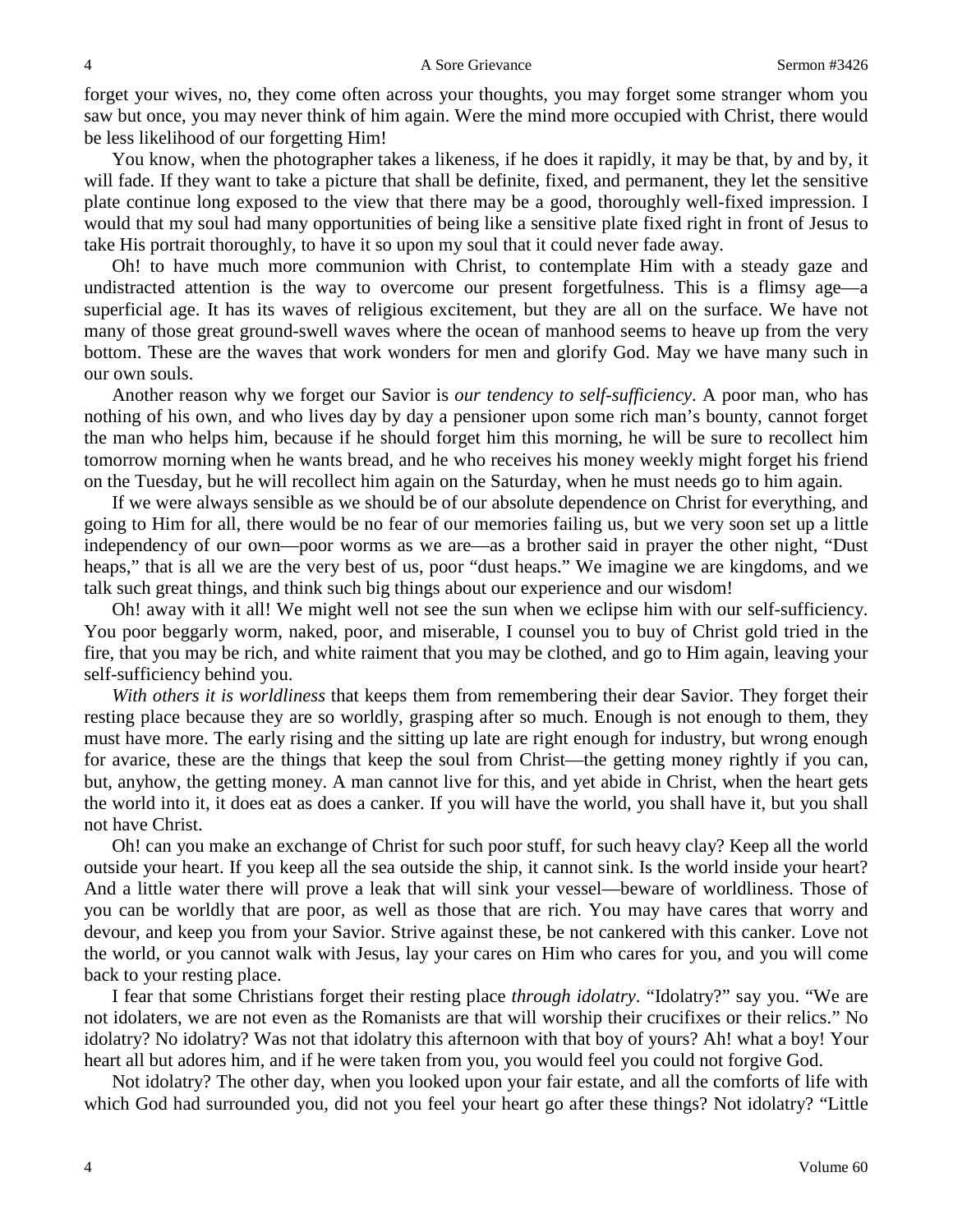#### Sermon #3426 **A** Sore Grievance 5

children, keep yourselves from idols," was once an exhortation of John, and it is also my exhortation to you this evening.

We so soon make idols. I am afraid, if an idol breaking were to take place tonight, many of you would go home broken hearted, or if your idols are at home, you would go home to see them broken, and yourself be ready to despair. There is much idolatry, and if you love son or daughter more than Christ, you are not worthy of Him. If you love husband or wife more than Christ, you are not worthy of Him. Oh! be it so, that they take low seats, and Christ sits on the throne. Go down, beloved, go down, I love you there as I may and should, but come up, my Savior, take the highest room, for there You must sit King of kings and Lord of lords.

Once more, I think some genuine Christians forget their resting place for a while *through despondency of spirit*. It is sometimes hard to remember our sweet rest in Jesus when we get oppressed. I can speak very feelingly here. There are some of us that carry about with us a constitution which elevates us at times up to the very heavens of delight, and sinks us down at other periods very, very low. Those that have high tides must expect to have very dry ebbs. If you mount high, you will fall low sometimes, and then, when the liver won't act, when the spirits won't move, when the whole heart hangs its harp upon the willows, it is hard then to come and rest in Jesus.

And some feel grinding trouble, or a perpetual affliction of body, till at last they get into a chronic state of sadness. Dear brother, dear sister, before you get there, make a rally, if you can, to get away from it. It is to be escaped from. After all, Christ died for sinners such as you are. Hang on Him, cling to Him, come and wash again in the fountain which is filled with His blood, He loves you, He gives Himself for you, He ne'er can forget you, or cast you away.

Come and rejoice in Him yet again, and lift up your heart once more by simple, confident faith in Him, for "He is able to save to the uttermost them that come unto God by him." Don't let Satan triumph, don't let the world laugh because a Christian is in despair. "Return unto thy rest, O my soul, for the LORD hath dealt bountifully with thee." Be gone, you fears! Let the winds take them away. "Though he slay me, yet will I trust in him. His mercy is not clean gone forever; he will be mindful of his covenant; he will not cast away his people whom he did foreknow."

These are the things that will sometimes bring us into the dilemma of forgetting our resting place. And now to close—

## **III.** WHAT IS THE CURE FOR IT ALL?

I do not know what Charles the First meant when he gave his watch to Bishop Judson, and said, "Remember." I do not care what he meant. But let the same be my word to you tonight, "Remember! Remember." That is the cure for this distemper of the mind, this dereliction of the heart. "Remember what?" say you. *Remember first the past—*

> *"His love in time past forbids me to think, He'll leave me at last in trouble to sink; Each sweet Ebenezer I have in review Confirms His good pleasure to help me quite through."*

Remember the days of old, the everlasting covenant. Remember the sealing of the covenant with blood upon the accursed tree. Remember the day of your sin, and the day of salvation, your sore bondage, and your great deliverance, when He brought you out of Egypt with a high hand and an outstretched arm. Remember this, and you will no more forget your resting place.

*Remember again the future*. You say, "Can we remember that which has not happened yet?" Let your faith substantiate the promise, and see it as though fulfilled, and remember it tonight. You will, ere long be where Jesus is. Your soul, white robed, shall appear before Him, and your poor body—vile body as it is—shall be fashioned like unto His glorious body, and you shall shine with the mighty host who day without night magnify the name of Him that is, and was, and is to come. Remember this, and you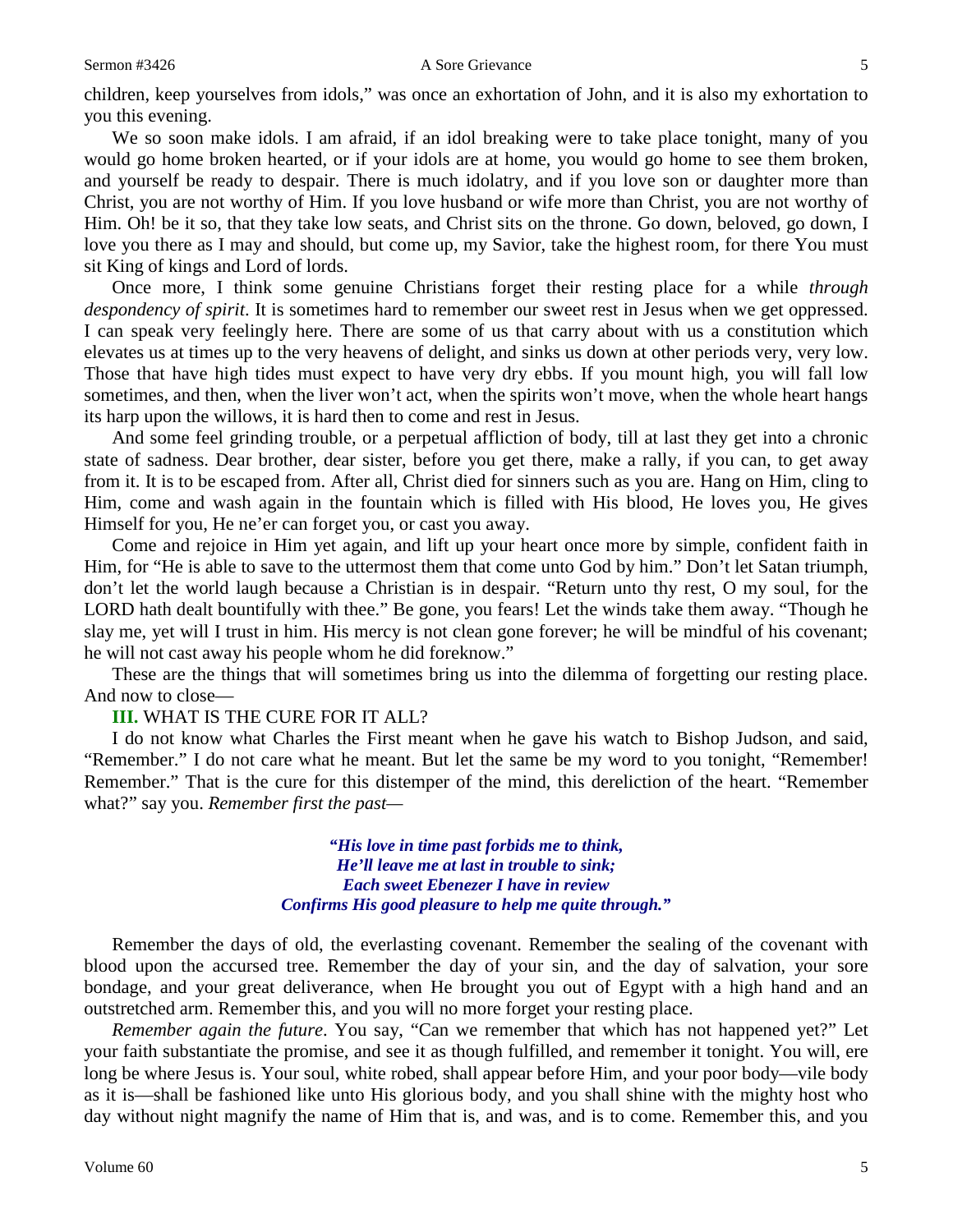shall not forget your resting place. "All this comes to thee through him; he has procured it for thee, and is preparing it for thee at this hour."

*Remember also something about the present.* What is there that you have tonight, of all your possessions that can afford you rest? Have the roots of your spirit begun to twist about the earth? Pray to have them unbound, for otherwise a painful time will come to you. What have you, that you could rest upon in the time of death? A Roman Catholic once said that the doctrine of justification by faith was a blessed supper doctrine—would do to end the day with, but he thought it was a bad breakfast doctrine to begin the day with.

At least there is truth in the first observation, it is a blessed supper doctrine, and Christ makes a blessed supper for us in life's end. There is no supper in life's end—no supper that the soul can eat—but Jesus Christ, that shall give her any satisfaction and content as she goes forth on her long journey. Well, as you have nothing that can satisfy you in dying, why do you try to satisfy yourself with it now? Have you been making an idol? Have you? Let it go, forget not your resting place, I pray you.

Look at your friend's house and read "mortal" written there, look in your child's face, and know that ere long your last act of kindness for that child will be to find a narrow home in the silent grave. What, are you immortal, and seeking to live upon mortal food? You eternal as God's life, and yet seeking to satisfy yourself with the worm's meat that springs out of earth, and goes back again to it! Shame on you! When Christ gives you rest, and is all in all to you, turn not away from the everything to try and fill yourself with the nothing.

Lastly remember, and this last remembrance will be a blessed cure—*remember Christ Himself*. For this purpose come to His table. Though you have for a while forgotten your resting place, He saith, "This do ye in remembrance of me." Come and remember Him again.

> *"Gethsemane can I forget? Or there Thy conflict see? Thine agony and bloody sweat, And not remember Thee?*

*When to the Cross I turn mine eyes, And rest on Calvary; O Lamb of God, my sacrifice, I must, I must remember Thee."*

So may it be with you now.

There may be, however, in this congregation—nay, I know there are some who have never yet enjoyed rest. They are going about to find it. Dear hearer, there is only one resting place, don't look for another. Your works will never rest you, sacraments can never rest you, tears, and groans, and prayers can never rest you. "None but Jesus can do helpless sinners good." "Believe in him and live," trust in him, and you shall find rest unto your soul forever. Amen.

# **EXPOSITION BY C. H. SPURGEON**

### *JEREMIAH 3:6-25, 4:1-29*

Let us read part of the third chapter of Jeremiah, where God brings a solemn accusation against the two nations of Israel and Judah because they forsook the living God, and went after idols—neglected His pure and holy worship, and followed after the abominable rites of the heathen.

**Jeremiah Chapter 3. Verse 6-7.** *The LORD said also unto me in the days of Josiah the king, Hast thou seen that which backsliding Israel hath done? she is gone up upon every high mountain and under*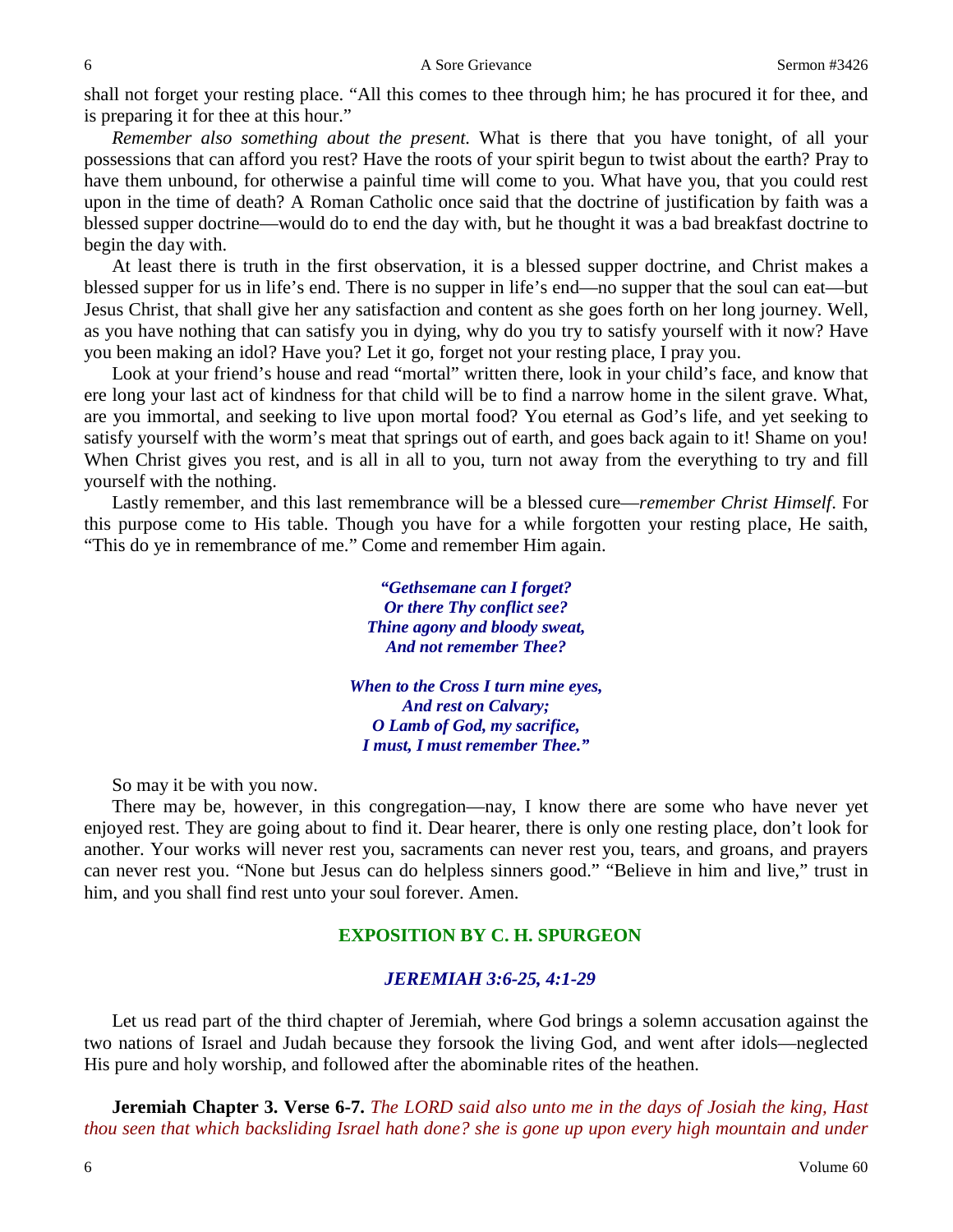*every green tree, and there hath played the harlot. And I said after she had done all these things, Turn thou unto me.* 

Depth of mercy that God should bid such a polluted one return to Him. "And I said, after she had done all these things, Turn thou unto me."

**7-8.** *But she returned not. And her treacherous sister Judah saw it. And I saw, when for all the causes whereby backsliding Israel committed adultery I had put her away, and given her a bill of divorce; yet her treacherous sister Judah feared not, but went and played the harlot also.*

Some cannot be kept back from sin by the punishment of others, but they run into the fire in which others have been burnt, and so they aggravate their sin.

**9.** *And it came to pass through the lightness of her whoredom, that she defiled the land, and committed adultery with stones and with stocks.*

That is to say, she gave her heart to false gods, and worshipped stones and stocks. And how it must anger the living God to see men turn away from Him to worship blocks of wood and stone, instead of Him, and especially a people who have been instructed concerning the living God, and so commit the grossest act of disloyalty to Him, and are rebellious to the last degree.

**10-11.** *And yet for this her treacherous sister Judah hath not turned unto me with her whole heart, but feignedly, saith the LORD. And the LORD said unto me, The backsliding Israel hath justified herself more than treacherous Judah.*

The one sinned openly and persevered in it. The other pretended to repent and did not, and that pretended repentance was more hateful in the sight of God than even the daring and open sin of Israel. What next?

**12.** *Go and proclaim these words towards the north, and say, Return, thou backsliding Israel, saith the LORD; and I will not cause my anger to fall upon you: for I am merciful, saith the LORD, and I will not keep anger for ever.*

The offense was foul. It is such a one as stabs at the heart of man's honor. It is an offense which a man will scarcely ever forgive. But God bids His wandering Israel come back, and proclaims mercy free mercy—even to such gross transgressors.

**13.** *Only acknowledge thine iniquity,—*

It is all He asks you to do. Confess that you have done wrong. "Only acknowledge thine iniquity." **13.** *That thou hast transgressed against the LORD thy God, and hast scattered thy ways to the strangers under every green tree, and ye have not obeyed my voice, saith the LORD.*

It was under the trees that they set up their altars to worship these false gods, so that they turned the graves, which should be full of beauty and sweet with song, into the places of idolatry, whereby God was provoked. But He says, "Only confess it. Come and lament it. Own that you have been guilty, and I will put away the sin."

**14-16.** *Turn, O backsliding children, saith the LORD; for I am married unto you: and I will take you one of a city, and two of a family, and I will bring you to Zion: and I will give you pastors according to mine heart, which shall feed you with knowledge and understanding. And it shall come to pass, when ye be multiplied and increased in the land, in those days, saith the LORD, they shall say no more, The ark of the covenant of the LORD: neither shall it come to mind: neither shall they remember it; neither shall they visit it: neither shall that be done any more.*

Evangelical repentance, when it brings pardon with it, usually puts a slight upon mere legal ceremonies. We need not the symbol when we get the substance. We need no ark of the covenant nor holy place at Jerusalem when once the Lord appears in plenteous grace to put away our sin.

**17-18.** *At that time they shall call Jerusalem the throne of the LORD; and all the nations shall be gathered unto it, to the name of the LORD, to Jerusalem: neither shall they walk any more after the imagination of their evil heart. In those days the house of Judah shall walk with the house of Israel.* 

Nothing unites people like the grace of God. Two men that have been pardoned by the same Savior ought to love one another, and they will.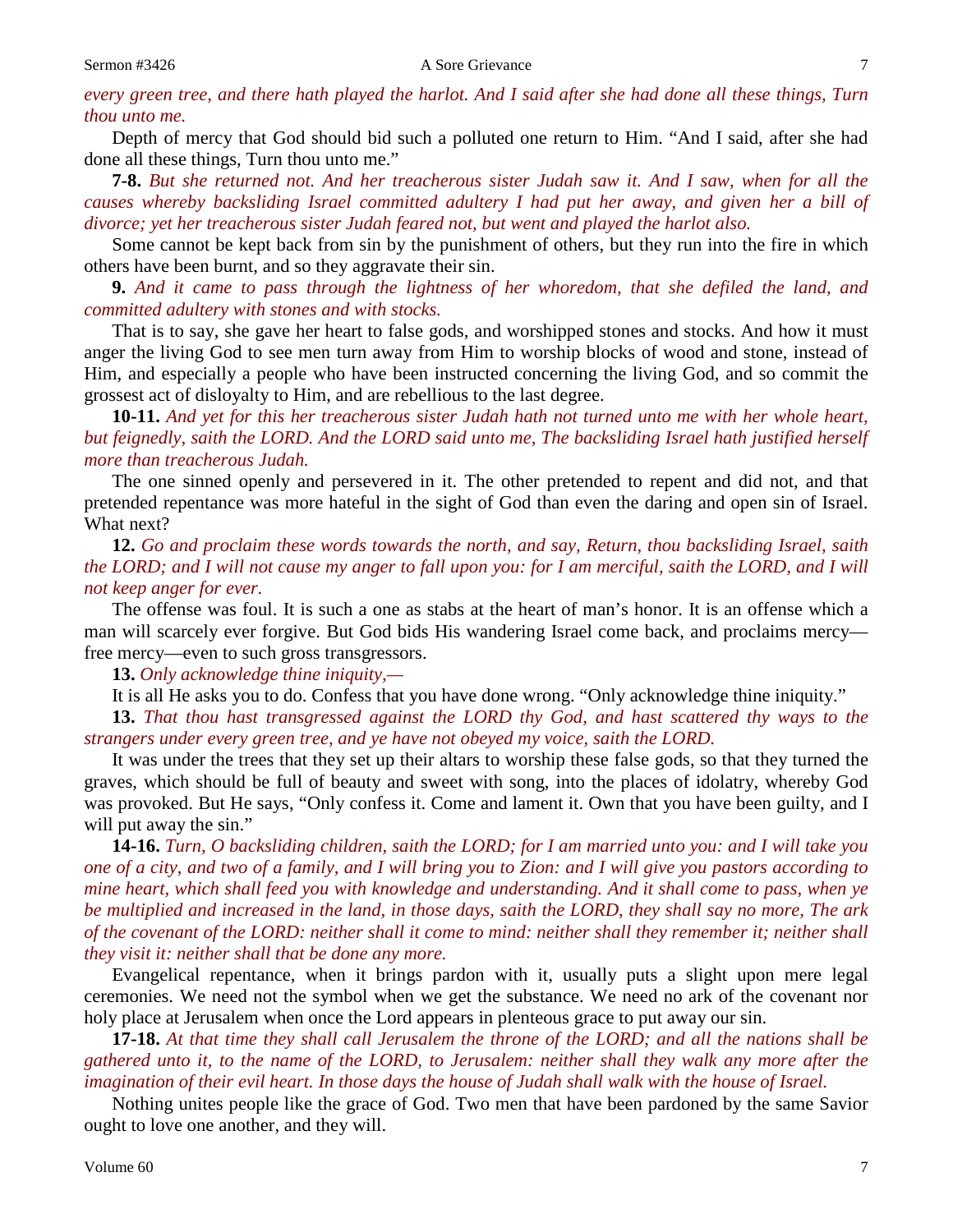**18-19.** *And they shall come together out of the land of the north to the land that I have given for an inheritance unto your fathers. But I said,—*

After all this mercy, He seems to come to a pause, "But I said,"—

**19.** *How shall I put thee among the children, and give thee a pleasant land, a goodly heritage of the hosts of nations?*

Is it possible? Can it be done? These harlot nations that have defiled and polluted themselves with unutterable filthiness—can they be put among the children—the children of God?

**19-22.** *And I said, Thou shall call me, My father; and shalt not turn away from me. Surely as a wife treacherously departeth from her husband, so have ye dealt treacherously with me, O house of Israel, saith the LORD. A voice was heard upon the high places, weeping and supplications of the children of Israel: for they have perverted their way, and they have forgotten the LORD their God. Return, ye backsliding children, and I will heal your backslidings.*

Do you hear it? Do you hear God's promise? Do you hear His command? "Return, ye backsliding children. I will heal your backslidings." Now for the answer. God grant that it may well up in your hearts.

**22-23.** *Behold, we come unto thee, for thou art the LORD our God. Truly in vain is salvation hoped for from the hills, and from the multitude of mountains:*

We leave all false confidences. We forsake our earthly joys.

**23-24.** *Truly in the LORD our God is the salvation of Israel. For shame hath devoured the labour of our fathers from our youth; their flocks and their herds, their sons and their daughters.*

They have not profited by worshipping idols. They have suffered through it.

**25.** *We lie down in our shame, and our confusion covereth us: for we have sinned against the LORD our God, we and our fathers, from our youth even unto this day, and have not obeyed the voice of the LORD our God.*

There you see the repentance which the Lord commanded at His people's hands, and wherever there is such a repentance as that there are sure to be acceptance and salvation. God grant us that repentance, and save us for His mercy's sake.

**Jeremiah Chapter 4. Verses 1-2.** *If thou wilt return, O Israel, saith the LORD, return unto me: and if thou wilt put away thine abominations out of my sight, then shalt thou not remove. And thou shall swear, The LORD liveth, in truth, in judgment, and in righteousness; and the nations shall bless themselves in him, and in him shall they glory.*

So he sets before them life and death. First, He begins with these words of encouragement. He begs them to come, for God is willing to receive them notwithstanding all.

**3-4.** *For thus saith the LORD to the men of Judah and Jerusalem, Break up your fallow ground, and sow not among thorns. Circumcise yourselves to the LORD, and take away the foreskins of your heart, ye men of Judah and inhabitants of Jerusalem: lest my fury come forth like fire, and burn that none can quench it, because of the evil of your doings.*

They had the outward religion, but the Lord's servant bids them know that they must have heart religion. The heart must be purged, the inward must be cleansed. This they had no mind to. They would multiply their sacrifices and their outward performances, but as to cleanliness of heart, this they cared not for.

**5-7.** *Declare ye in Judah, and publish in Jerusalem; and say, Blow ye the trumpet in the land: cry, gather together, and say, Assemble yourselves, and let us go into the defenced cities. Set up the standard toward Zion: retire, stay not: for I will bring evil from the north, and a great destruction. The lion is come up from his thicket, and the destroyer of the Gentiles is on his way; he is gone forth from his place to make thy land desolate; and thy cities shall be laid waste, without an inhabitant.*

This was a terrible prophecy. The Chaldeans, who had broken to pieces so many other kingdoms and powers, were on their way. The lion, enraged, had leaped from his thicket and was about to tear, and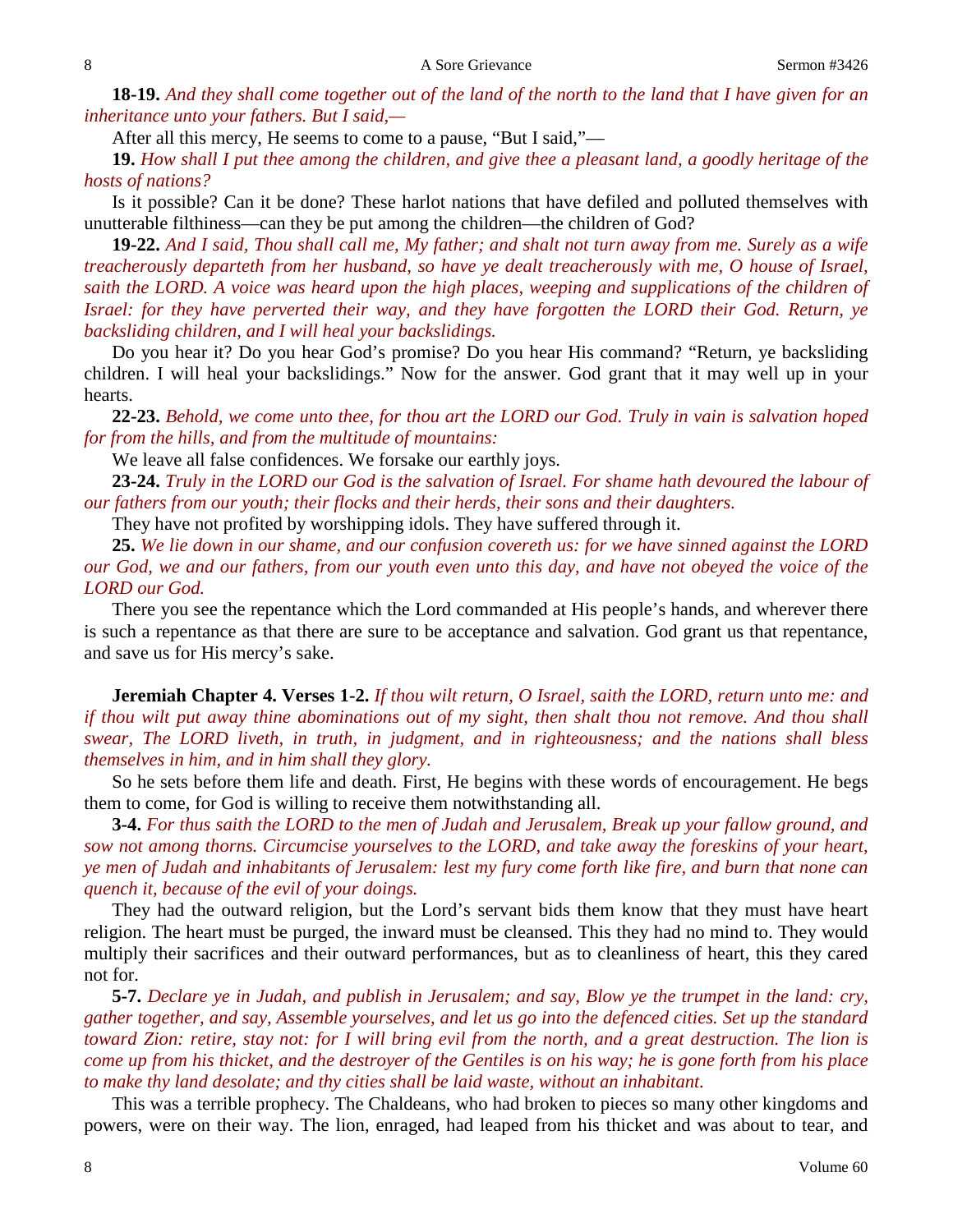rend, and do universal havoc, and if they did not turn to God, their whole land would be laid waste. One would think that such a heavy blow should have awakened them to a sense of their danger and their sin, but alas! it was not so.

**8-9.** *For this gird you with sackcloth, lament and howl: for the fierce anger of the LORD is not turned back from us. And it shall come to pass at that day, saith the LORD, that the heart of the king shall perish, and the heart of the princes; and the priests shall be astonished, and the prophets shall wonder.*

Universal fear would take hold upon them. If they would not rightly fear the Lord and turn to Him, the time would come when, without exception, the greatest and the wisest of them should be taken with a sudden panic.

**10.** *Then said I, Ah, Lord GOD! Surely thou hast greatly deceived this people and Jerusalem, saying, Ye shall have peace; whereas the sword reacheth unto the soul.*

God promises them peace, but it was upon a condition which they did not fulfill. There was peace while they gave up their sin, but "There is no peace, saith God, unto the wicked," and so they missed it.

**11-12.** *At that time shall it be said to this people and to Jerusalem, A dry wind of the high places in the wilderness toward the daughter of my people, not to fan, nor to cleanse. Even a full wind from those places shall come unto me: now also will I give sentence against them.*

What an awful line that is. "Now also will I give sentence against them." They had been on their trial. They are found guilty. They will not repent. "Now will I proceed to pronounce their doom and give sentence against them."

**13.** *Behold, he shall come up as clouds, and his chariots shall be as a whirlwind: his horses are swifter than eagles. Woe unto us! for we are spoiled.*

They began to cry out when they began to smart, and the prophet comes in again.

**14.** *O Jerusalem, wash thine heart from wickedness, that thou mayest be saved.*

There is ever that silver bell of mercy ringing out the note of invitation. "O Jerusalem, thy sorrows, thy destruction, may yet be averted if thou wilt turn from thy darkness, wash thine heart from wickedness, that thou mayest be saved."

**14-18.** *How long shall thy vain thoughts lodge within thee? For a voice declareth from Dan, and publisheth affliction from mount Ephraim. Make ye mention to the nations; behold, publish against Jerusalem, that watchers come from a far country, and give out their voice against the cities of Judah. As keepers of a field, are they against her round about; because she hath been rebellious against me, saith the LORD. Thy way and thy doings have procured these things unto thee; this is thy wickedness, because it is bitter, because it reacheth unto thine heart.*

When great judgments are abroad, it is always on account of great sin. It was so in the case of Israel. "Thy doings have procured these things unto thee." Oh! when the ungodly man begins to reap the result of his life—when, in his own body and in his own home, he begins to see what sin will often bring the drunkard to, let him hear these words, "This is thy wickedness. Thy way and thy doings have procured these things unto thee."

Now follows the lament of Jeremiah—one of the most wonderful pieces of sorrowful writing that will ever be read in your hearing.

**19-21.** *My bowels, my bowels! I am pained at my very heart; my heart maketh a noise in me; I cannot hold my peace, because thou hast heard, O my soul, the sound of the trumpet, the alarm of war. Destruction upon destruction is cried; for the whole land is spoiled: suddenly are my tents spoiled, and my curtains in a moment. How long shall I see the standard, and hear the sound of the trumpet?*

The dreadful blast of war, the blood-red flag of murder, flying through the land, while the Chaldeans slew right and left, young and old—we want to put ourselves into Jeremiah's position to be able to realize the horror of this case.